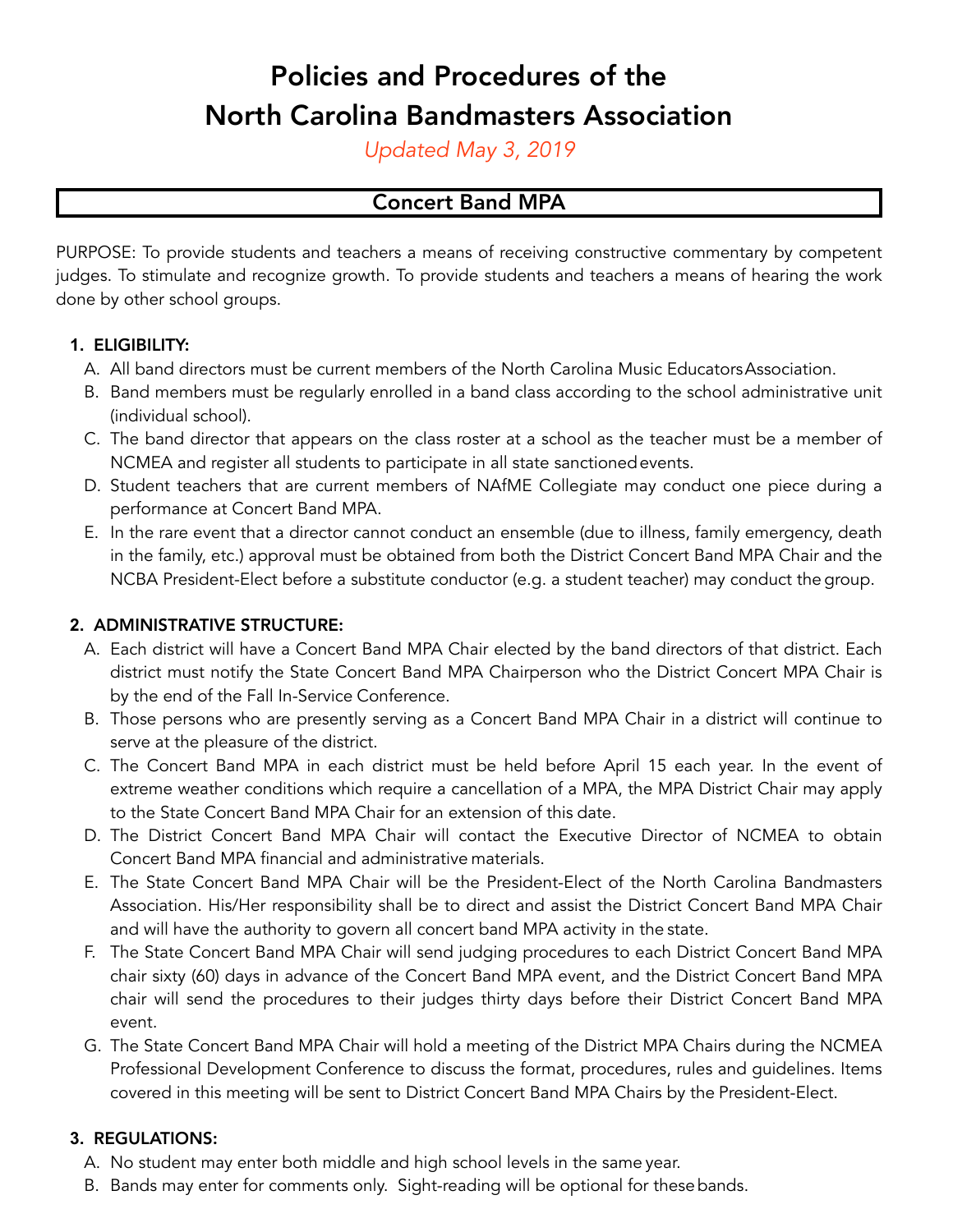- C. Where a school has more than one band, duplication of personnel will be permitted so long as the literature and instrument is not the same. The secondary instrument in a second band must be listed on the current NC All State Honors Band Instrumentation list. If a student plays multiple instruments in one band, they are not permitted to play any of those instruments in another band.
- D. No band may enter more than one District Concert Band MPA.
- E. Any band, which performs music not on the North Carolina Bandmasters Association approved list for the year will not receive comments or a rating from the judges.
- F. Bands are required to refrain from preparing any composition for Concert Band MPA more than once within a four-year period.
- G. Any school district finding it necessary to combine bands for concert band MPA must receive permission from the State Concert Band MPA Chair at least sixty (60) days in advance of the Concert Band MPA Event.
- H. Bands are required to refrain from using any electronic equipment designed to amplify the sounds of instruments, or which will alter the pitch or tone quality of the instrument. Music may be performed using the instrumentation and any special effects, electronic or otherwise, that the composer or arrangerintended.
- I. A director may only use copies of scores if they include a letter from the publisher giving permission for three copies. If "E-Print" copies of the score are used, proof of purchase must also be provided for scores for each judge.

### **4.** REGISTRATION

- A. Bands will register in their designated districts.
- B. Exception to Rule 4-A: Bands may cross district lines upon receiving written release from their District Concert MPA Chair and written permission from the District Concert Band MPA Chair where they wish to enter by February 1st. If problems occur, the director should contact the State Concert Band MPA Chair, who shall intervene and make a finaldecision.
- C. Registration forms must be completed and mailed with fees enclosed, to the District Concert Band MPA chair. The envelope must have a postmark showing that the materials were mailed on or before the stated deadline set by your District MPA Chair.
- D. The band director whose name appears on the class list as the teacher must be in attendance or their students will not be allowed to participate.

### **5.** FEES

- A. All Concert Band MPA registration fees will be determined by each district.
- B. Notification of withdrawal by a director must be postmarked no later than thirty (30) days before the contest date if a refund of fees is expected.

#### **6.** HONORARIUMS

Each district must provide a minimum daily honorarium of \$300 to each adjudicator with discretion given to each district for a higher honorarium.

### **7.** PERFORMANCE

- A. All bands are required to furnish three conductor's scores of each composition prepared for Concert Band MPA and present them to the Concert Band MPA chair or designee upon arrival. Only published scores will be permitted unless permission is obtained from the publisher. (See 3.I. for information on "E-Print.") All scores presented to the chair or designee must have measures numbered.
- B. Timing (includes staging and performance) Groups I, II twenty-five minutes; Groups III, IV thirty minutes; Group V - thirty-five minutes; Group VI - forty minutes. Groups requiring more than the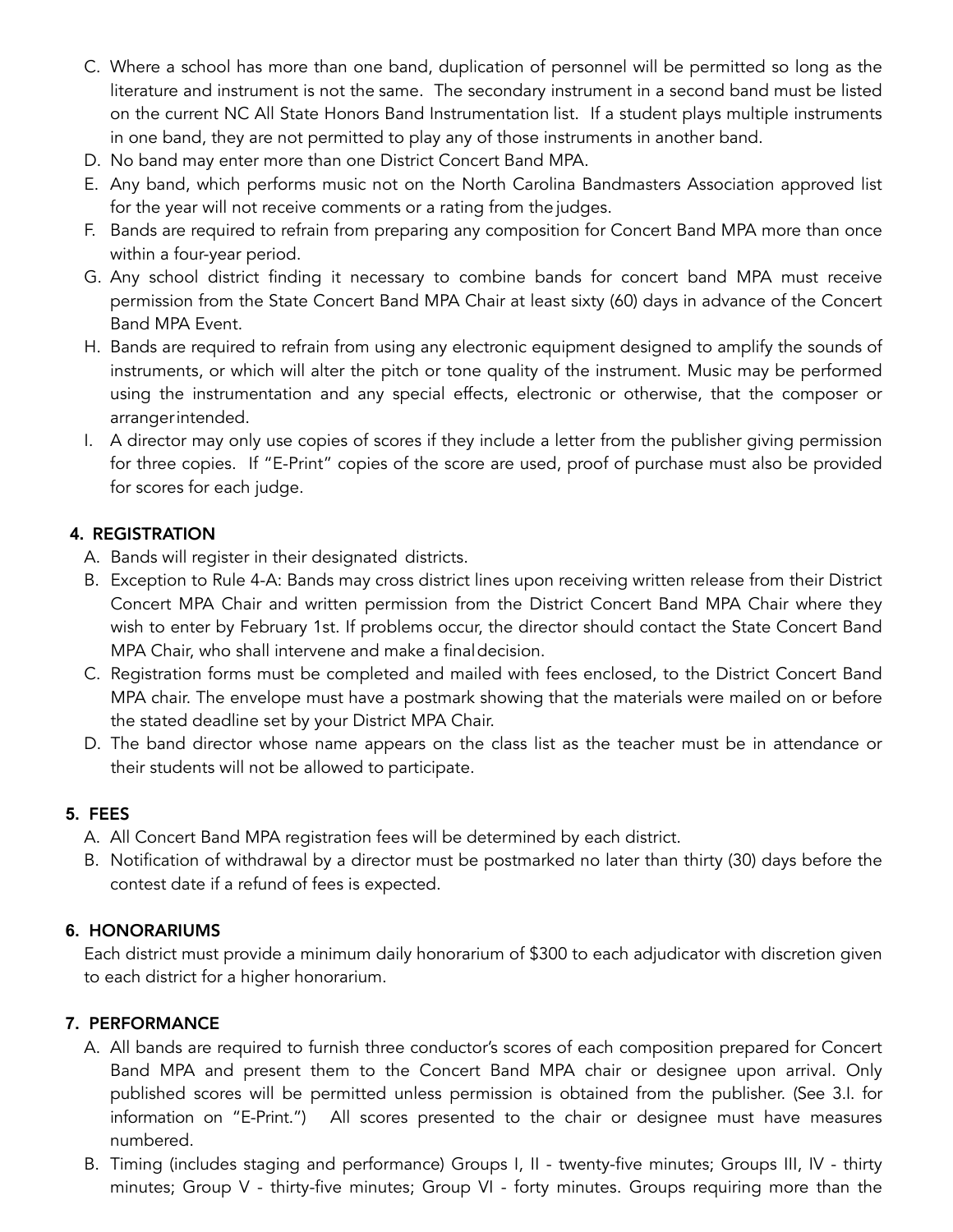specified time for their group level must apply in writing or via email to the State Concert Band MPA Chair thirty (30) days prior to their respective MPA requesting permission for an extended time. Warm up times will be: Groups I, II - twenty-five minutes; Groups III, IV - thirty minutes; Group V thirty-five minutes; Group VI - forty minutes. Bands may be required to perform at an adjusted time but the entire warm-up time must be given to eachband.

- C. Each band must prepare a march of the director's choice and two compositions (or one composition if it is on the Grade VI list and considered a Masterwork) from the Official North Carolina Bandmasters Association Concert Band MPA Music List. Bands must choose pieces from the same classification or from two adjacent classifications.
- D. Each band director must submit to the proper Concert Band MPA chair the following:
	- 1. Three copies of a list of the band's instrumentation.
	- 2. A repertoire sheet listing all selections prepared for the Concert Band MPA during the past four years.

Each of these must be submitted at least one hour before the band is scheduled to play. It is strongly urged that the band director leave a copy of the repertoire sheet on file at his/her own school.

### **8.** SIGHT READING:

- A. Sight reading will be required of all bands in Grades II VI. The sight-reading score will be included in the overall rating for all participating bands unless the band is performing for comments only. Bands will read one concert selection. One sight-reading judge will be used; the judge will make taped comments and use the sight-reading form.
- B. Bands and directors will have time to look at the music. The times are: Grades II, III and IV five minutes; Grade V - six minutes; Grade VI - seven minutes. During that time, they may clap rhythms, sing parts, count out loud and finger instruments, but they may not play their instruments. Each band may play a brief warm-up scale at the conclusion of the preparation period.
- C. During the actual performance directors may call out rehearsal letters or numbers and verbal cues (e.g. "more trumpets"or "tubas watch") but may not sing parts or rhythms while the band is playing. Only one director may work with the band in the sight-reading room. The time limit in the sightreading room will correspond with the given amount for the concert performance.
- D. The President and President-Elect will contract a band director (active or retired) or a knowledgeable person (contractor) to order the sight reading to be used in the current year's University Interscholastic League Concert and Sight Reading Festival (from Texas).
- E. It is the responsibility of the State Concert Band MPA chair to make sure the contractor chosen be provided with the following information: contact info at RBC-Pepper South Texas Music, instrumentation for folders, MPA dates, MPA sites, MPA district chairpersons, MPA site addresses and the number of sets of sight reading folders that need to be compiled. The contractor will provide the folders, seal each set and ship them to the District MPA Chairs so that they arrive at least one week prior to the festival date. The boxes will be opened only by the sight-reading adjudicators. The Board of Directors will assess each district a fee for music and folder preparation as well as any stipend to the contractor.
- F. The sight-reading judge will utilize the procedures adopted by NCBA in the sight-reading room and will not offer a clinic (either by questioning the band or requesting to conduct the band) to the band or the band director regarding their sight-reading performance. Any request by the judge may be denied by the director of the ensemble without penalty of any kind. Commentary shall be restricted to that which the judge has written and recorded. There is a script for the sight-reading judge to read.
- G. Band Directors who register one or more bands in their district to attend Concert Band MPA will not judge sight reading in another NCBA District before their band attends concert band MPA for that schoolyear.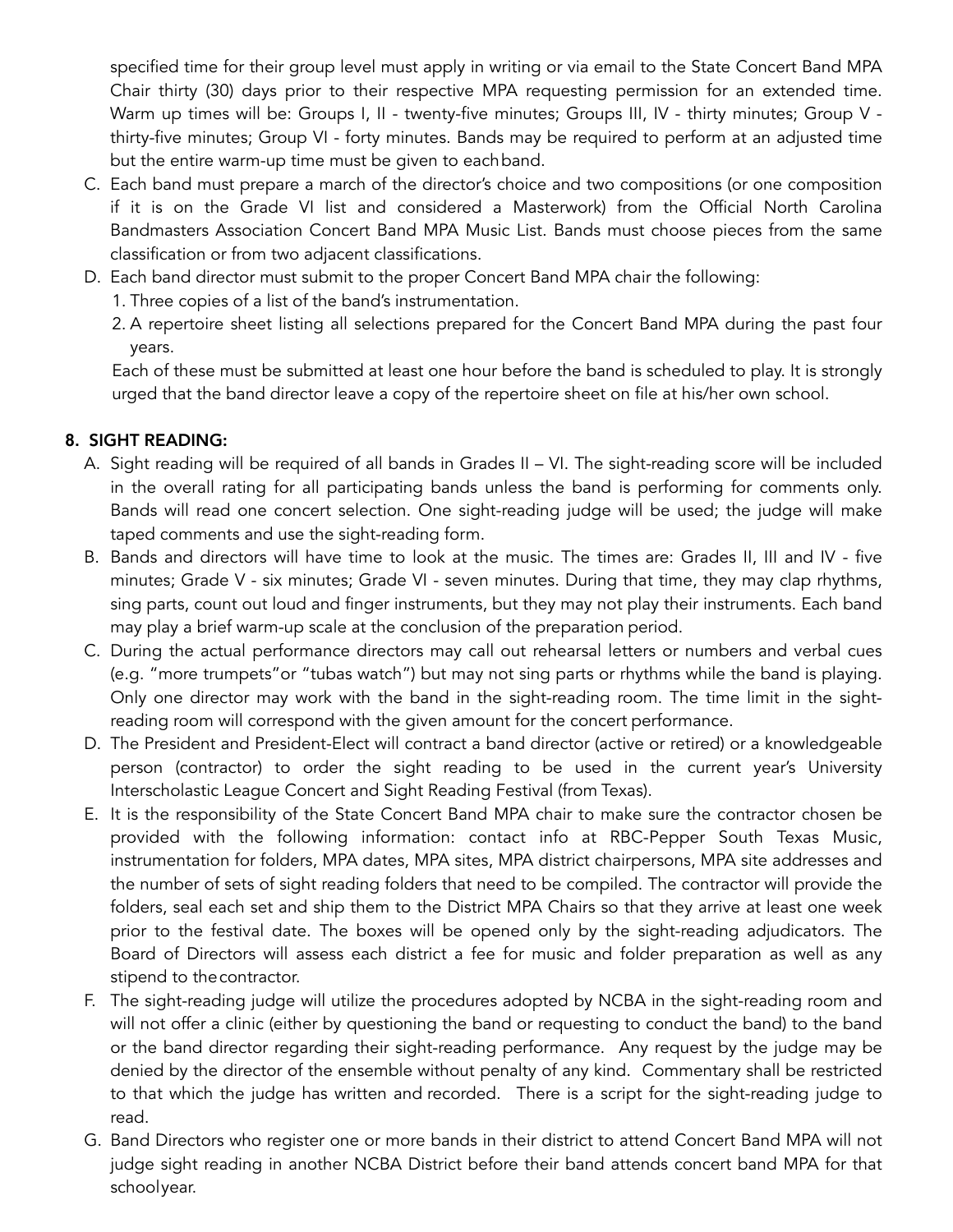H. During the Concert Band MPA event, it is the intent of the NCBA for the sight-reading judge to not hear a band's stage performance prior to or in advance of their sight-reading performance in the sight-readingroom.

# **9.** HOUSING

Each organization is responsible for making its own housing and mealarrangements.

# **10.**DISQUALIFICATION

Violation of any of the above rules constitutes an automaticdisqualification.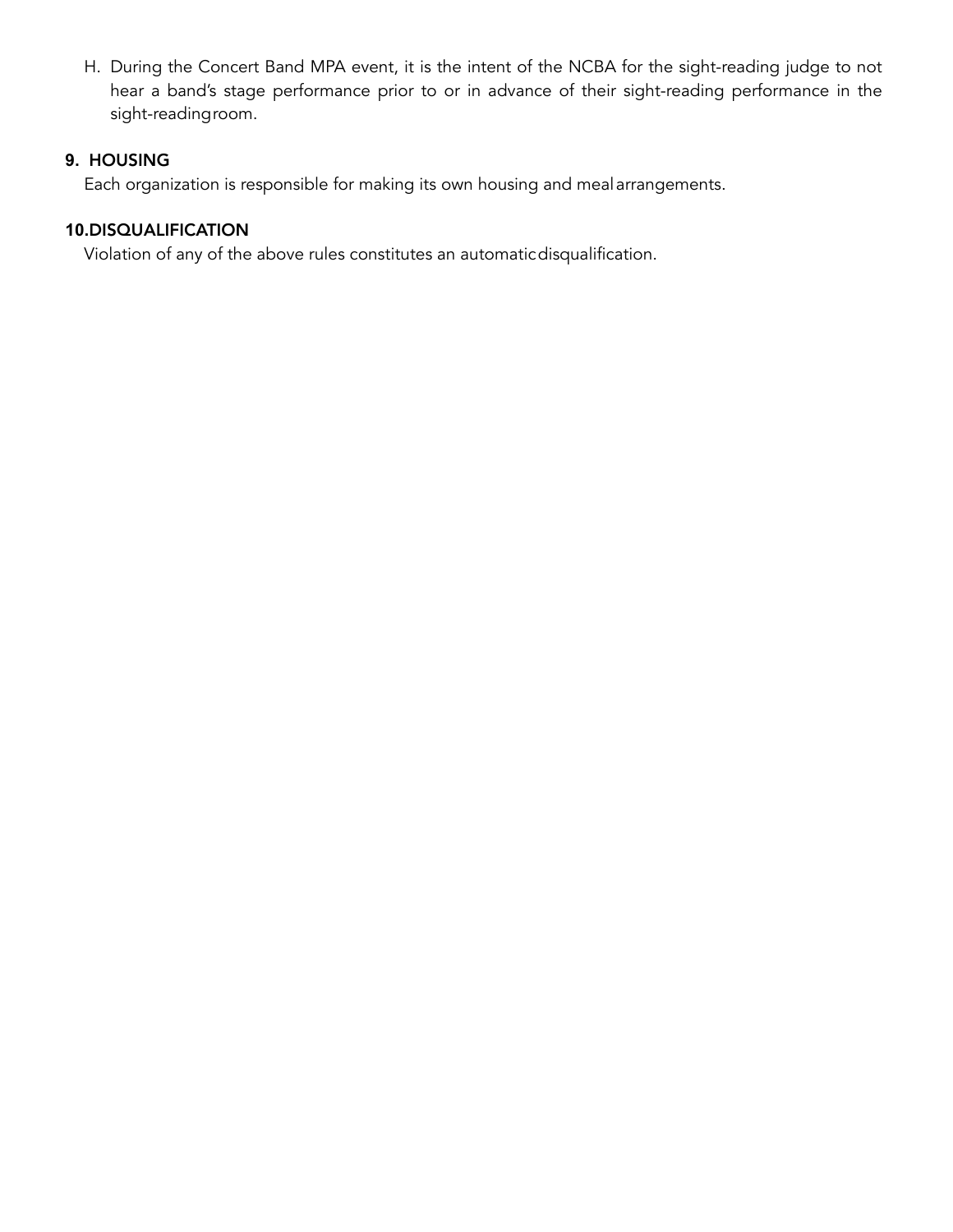# Rating Chart for Concert Band MPA Grades II-VI

The following chart will be used in arriving at a final rating when using four judges (Three judges from the concert portion and one judge from the sight-reading portion). All possible combinations are included. The Roman Numerals at the top refer to the final ratings; the numbers below refer to ratings given by each judge.

| <b>RATING I</b> | <b>RATING II</b> | <b>RATING III</b> | <b>RATING IV</b> | <b>RATING V</b> |
|-----------------|------------------|-------------------|------------------|-----------------|
| 1111            | 1114             | 1145              | 1455             | 4555            |
| 1112            | 1115             | 1155              | 1555             | 5555            |
| 1113            | 1123             | 1235              | 2355             |                 |
| 1122            | 1124             | 1244              | 2445             |                 |
|                 | 1125             | 1245              | 2455             |                 |
|                 | 1133             | 1255              | 3345             |                 |
|                 | 1134             | 1334              | 3355             |                 |
|                 | 1135             | 1335              | 3444             |                 |
|                 | 1144             | 1344              | 3445             |                 |
|                 | 1222             | 1345              | 3555             |                 |
|                 | 1223             | 1355              | 4444             |                 |
|                 | 1224             | 1444              | 4445             |                 |
|                 | 1225             | 1445              | 4455             |                 |
|                 | 1233             | 2225              |                  |                 |
|                 | 1234             | 2234              |                  |                 |
|                 | 1333             | 2235              |                  |                 |
|                 | 2222             | 2244              |                  |                 |
|                 | 2223             | 2245              |                  |                 |
|                 | 2224             | 2255              |                  |                 |
|                 | 2223             | 2333              |                  |                 |
|                 | 2233             | 2334              |                  |                 |
|                 |                  | 2335              |                  |                 |
|                 |                  | 2344              |                  |                 |
|                 |                  | 2345              |                  |                 |
|                 |                  | 2444              |                  |                 |
|                 |                  | 3333              |                  |                 |
|                 |                  | 3334              |                  |                 |
|                 |                  | 3335              |                  |                 |
|                 |                  | 3344              |                  |                 |

Rating I: Any combination of 4 ratings that total 4, 5, 6 Rating II: Any combination of 4 ratings that total 7, 8, 9, 10 Rating III: Any combination of 4 ratings that total 11, 12, 13, 14 Rating IV: Any combination of 4 ratings that total 15, 16, 17, 18 Rating V: Any combination of 4 ratings that total 19, 20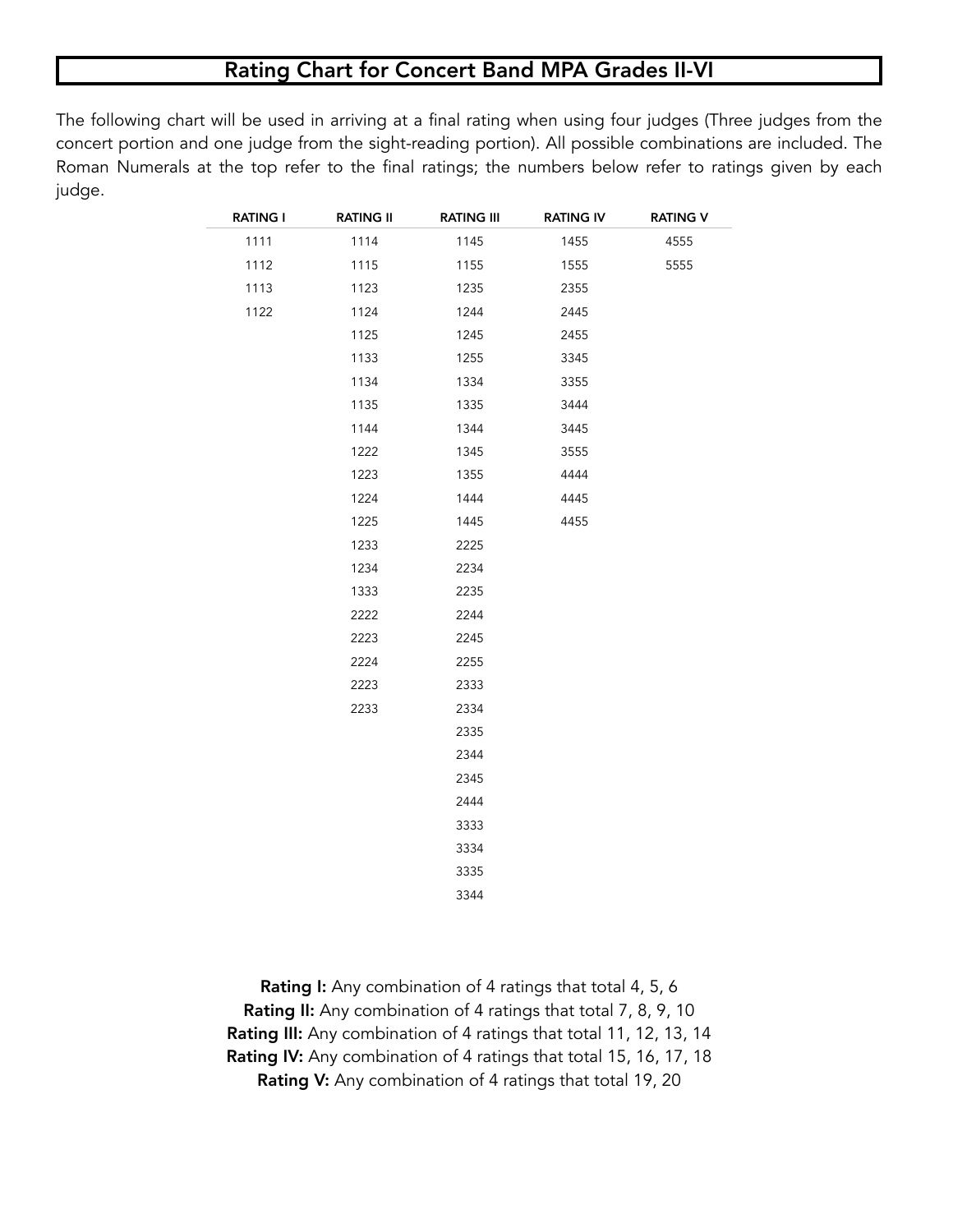#### Unanimous Stage Rule

If a band receives straight "threes - III's," "Fours - IV's," or "Fives - V's" on stage then they will receive that score as their overall rating regardless of the sight-reading score.

The ratings affected are:

| 333-1 would become a 3 | 555-1 would become a 5 |
|------------------------|------------------------|
| 444-1 would become a 4 | 555-2 would become a 5 |
| 444-2 would become a 4 | 555-3 would become a 5 |

# Rating Chart for Concert Band MPA Grade I

The following chart will be used in arriving at a final rating when using three judges from the concert portion. All possible combinations are included. The Roman numerals at the top refer to the final ratings; the numbers below refer to ratings given by each judge.

| <b>RATING I</b> | <b>RATING II</b> | <b>RATING III</b> | <b>RATING IV</b> | <b>RATING V</b> |
|-----------------|------------------|-------------------|------------------|-----------------|
| 111             | 122              | 133               | 144              | 155             |
| 112             | 123              | 234               | 345              | 255             |
| 113             | 222              | 332               | 442              | 355             |
| 114             | 223              | 333               | 443              | 455             |
| 115             | 224              | 334               | 444              | 555             |
|                 | 225              | 335               | 445              |                 |

Although for purposes of reckoning the I, II, III, IV, V system is a convenience, please be sure that the numbers are not inscribed on the certificates of award or given to the media. According to our rules, the correct designations are given in the right-hand column below:

|    | Superior             |
|----|----------------------|
| Ш  | Excellent            |
| Ш  | Average              |
| IV | <b>Below Average</b> |
|    | Poor                 |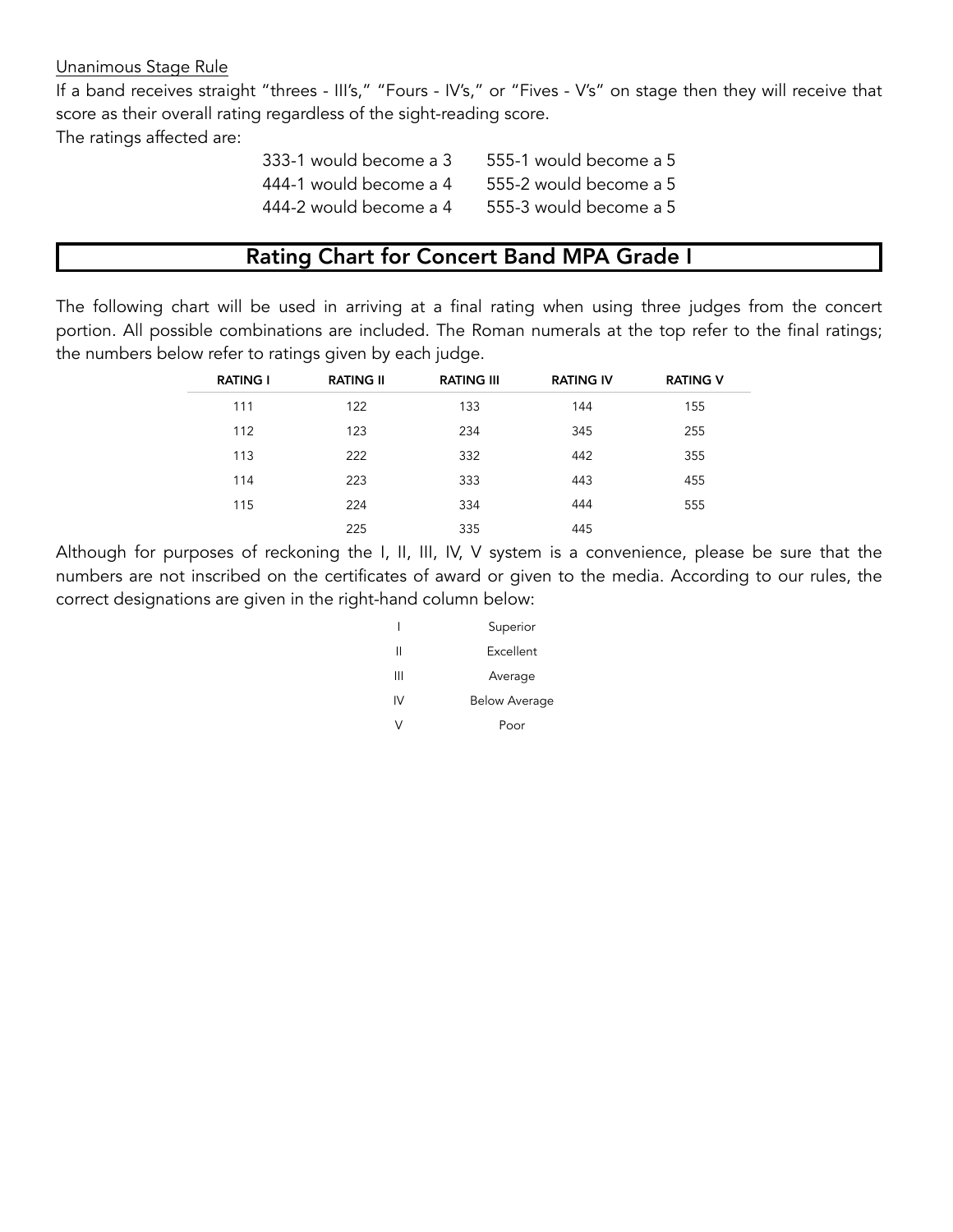# North Carolina All-State Honors Band

### **1.** ADMINISTRATIVE STRUCTURE:

- A. The North Carolina All-State Honors Band shall use a three-tier structure. Bands will be classified as: Middle School (grades eight and under), High School (grades nine and ten), and Senior High (grades eleven and twelve)
- B. Each of the state's seven districts shall share equal responsibility for each year's honors band by providing a chairperson for each of the following assigned areas:

Western District - Sr. High Clinic (11-12) Northwest District - High School Clinic (9-10) Southeastern District - Middle School Clinic (8 and under) **Eastern District** - Sr. High Auditions (11-12) South Central District - High School Auditions (9-10) **East Central District** - Middle School Auditions (8 and under) Central District - Honors Band Host (All grades)

- C. No active North Carolina Band Director shall conduct an All-State Honors Band.
- D. Each district needs to have a uniform audition policy that can be enforced at the state level to prevent future disputes over student eligibility for All-State Honors Band.

# **2.** ELIGIBILITY

- A. The band director of each student auditioning for either the Middle School, High School, or Senior High School All-State Honors Band must be a current member in good standing of both the North Carolina Music Educators Association and their own district.
- B. To audition and participate in the All-State Honors Band, the band member must be regularly enrolled in a scheduled concert band class which receives one unit of credit.
- C. The band member must participate in their respective All-District Band Clinic. In the event an All-District Band Clinic is canceled, the students who would have been eligible had the clinic been held will be allowed to audition.
- D. Any student that cannot document a family or personal emergency preventing their attendance at All-State Honors Band Clinic, if selected, and fails to participate in that clinic will be banned from auditioning for All-State Honors Band the next year.
- E. The band director that appears on the class roster at a school as the teacher must be a member of NCMEA and register all students to participate in all state sanctioned events.
- F. Percussionists may audition for the All-State Honors Band only on the instrument they were selected for and played at the district level.

| <b>Eligible for NC Honors Band Auditions from Each District</b> |                       |                   |                    |  |
|-----------------------------------------------------------------|-----------------------|-------------------|--------------------|--|
| Middle, High School (9/10), and Senior High (11/12) Band        |                       |                   |                    |  |
| 4 Flutes                                                        | 2 Oboes               | 2 Bassoons        | 6 Bb Clarinets     |  |
| 2 Bass Clarinets                                                | 1 Contrabass Clarinet | 2 Alto Saxophones | 2 Tenor Saxophones |  |
| 1 Baritone Saxophone                                            | 5 Trumpets            | 3 French Horns    | 3 Trombones        |  |
| 2 Baritones                                                     | 2 Tubas               | 1 String Bass     | 2 Snare/General    |  |
| 2 Mallets                                                       | Timpani               |                   | Percussion         |  |

# **3.** REGISTRATION FOR ALL-STATE HONORS BAND AUDITIONS

A. Each district Chair or District Audition Chair shall notify the All-State Honors Band Auditions Chair of the name and school of those students of that district who may audition for All-State Honors Band by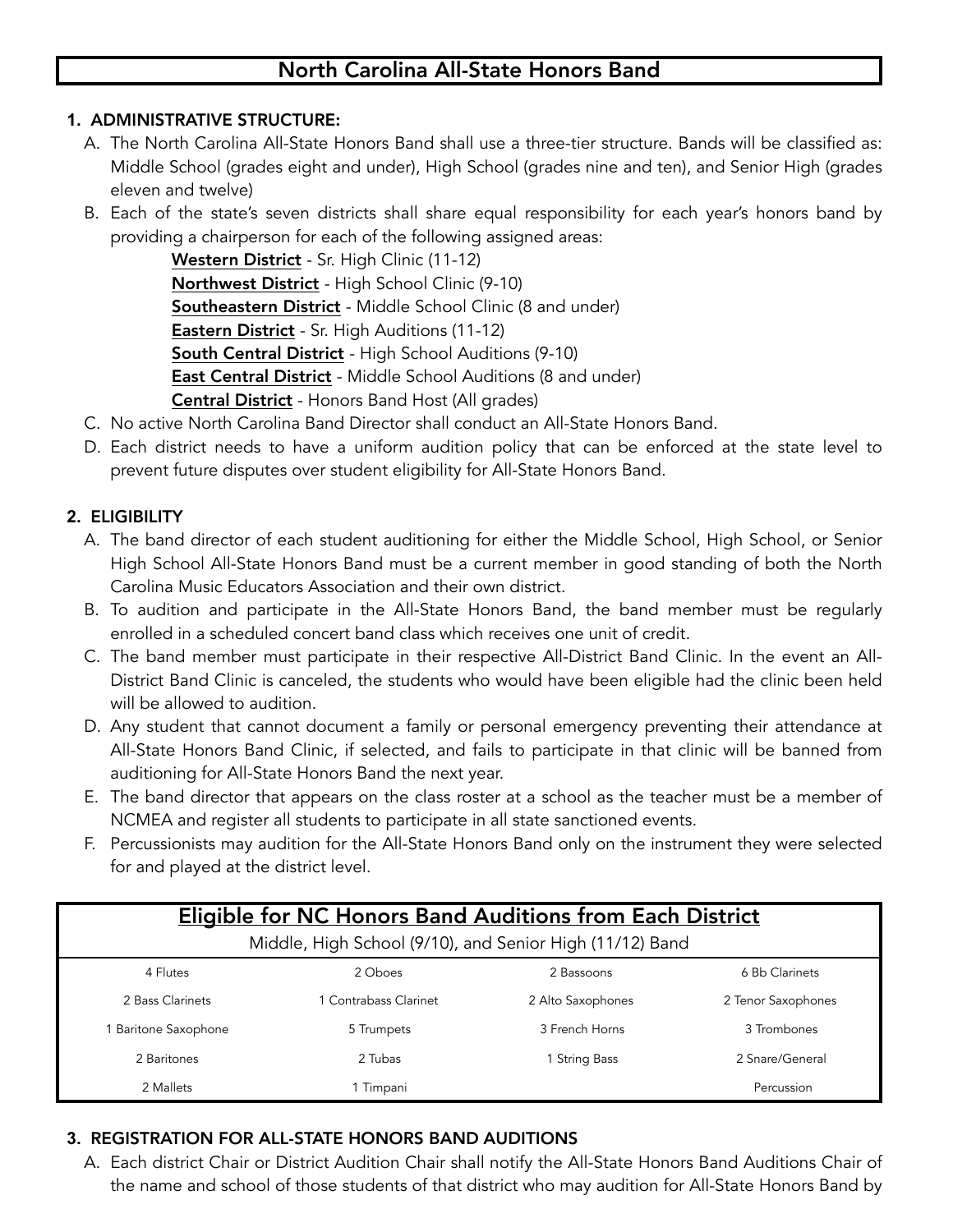the end of their All-District clinic. Each Honors Band Audition chair should receive a database of membership from each district so that if they need to contact someone they have the information.

- B. Each Band Director of an eligible student must download the audition form from the website and send to the corresponding Honors Band Audition Chair by the stated deadline in order for the student to audition.
- C. The band director shall be responsible for the proper registration and payment of fees to the Auditions Chair for his/her student(s) to audition for All-State Honors Band. Only school or booster, checks will be accepted. Only U.S. Post Office postmarks will be observed. If a director brings a student to audition, the director will be expected to judge.
- D. Auditions for the All-State Honors Band will be the first or second Saturday of March determined by need and calendar issues. The make-up date will be the Saturday after the scheduled audition date.
- E. The band director whose name appears on the class list as the teacher must be in attendance or their students will not be allowed to participate.
	- 1. Directors who make a request to not be present must make their request to the appropriate event chair via email. Included in the request will be the reason for the request, student's name(s), parent's name and contact information including email address, and contact information of their principal.
	- 2. The principal of the director who is requesting to be absent from auditions will to email the chair and confirm the director's request. The principal will be reminded by the chair that current procedures stipulate the band director whose name appears on the class list as the teacher must be in attendance or their students will not be allowed to participate. The principal will then be asked to provide a written statement in which he/she asks for an exception to this procedure for the director to be absent. The written statement of the principal is also asked to include (a) the name and school of the band director who will judge and (b) acknowledgement that the parents of the student must individually transport eligible students to and from the auditions.
	- 3. The director making the request must find another North Carolina band director who is a member in good standing of NCMEA and NCBA (this person may not be a student teacher) to take their position judging and that director agree via email to the clinic chair. This director will also provide what is their primary instrument and a copy of their NAfME card. This director may not have any of his or her own students auditioning.
	- 4. The parents of each student auditioning must bring their child to the audition site and register their child on the day of auditions. (NCBA and NCMEA assume no liability for a child traveling with another person.) The parent must bring the following items with their child to the registration desk: (a) a copy of the request for the director to be absent, (b) a copy of the principal's written statement, (c) a copy of the band director's NAfME card.
- F. Email will be the form of communication for receipt confirmations, etc.
- G. Directors should communicate with the Chair only if a child is sick and cannot attend the audition or clinic, so the alternate can be contacted.
- H. Ties will be broken in the following order: Sight-reading, Solo, and then Scales. In case of ties for the last chair we will take both or all.
- I. All results need to be sent to the webmaster within 24 hours (earlier preferred) of the end of auditions.
- J. A random formula will be used to determine the order in which students audition.
- K. Access to tabulations will be limited. Directors need to stay away from the tabulation room unless they are helping. The following districts will need to select a representative for Tabulations:

*Middle School:* Central, Eastern, Southeastern, South Central, Western and Northwest. *High School (9/10) and Senior High (11/12):* Southeastern, East Central, Central, Western and Northwest.

These names need to be submitted by the District President to the Audition Chairpersons by the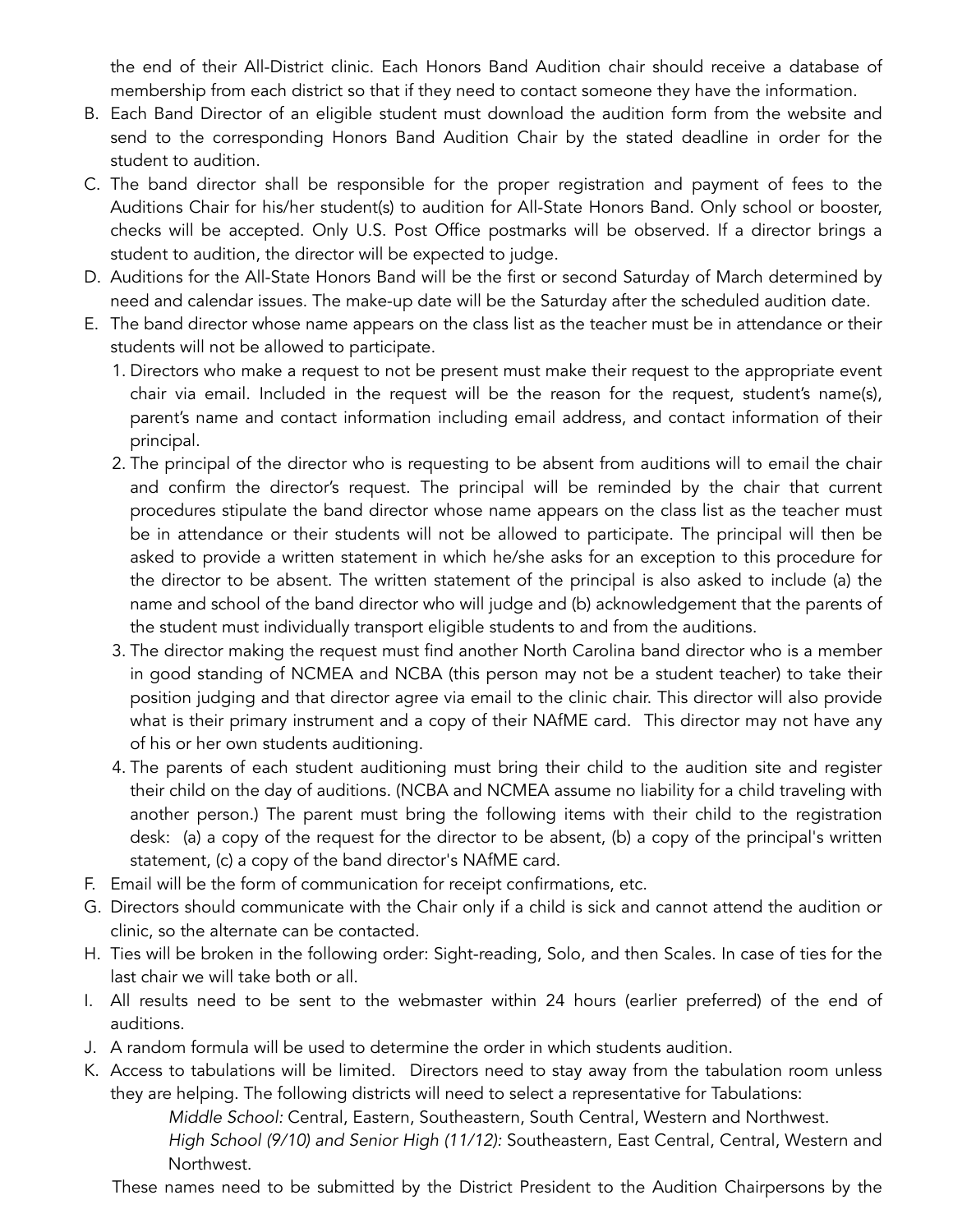business meeting at the annual NCMEA Professional Development Conference.

L. Judge's sheets will be given back at Honors Band Clinic. If a director cannot attend Honors Band Clinic, the sheets will be mailed to the school.

| North Carolina All-State Honors Band Instrumentation for all Bands |                       |                   |                    |
|--------------------------------------------------------------------|-----------------------|-------------------|--------------------|
| Middle, High School (9/10), and Senior High (11/12) Band           |                       |                   |                    |
| 10 Flutes                                                          | 2 Oboes               | 2 Bassoons        | 20 Bb Clarinets    |
| 4 Bass Clarinets                                                   | 1 Contrabass Clarinet | 4 Alto Saxophones | 2 Tenor Saxophones |
| <b>Baritone Saxophone</b>                                          | 12 Trumpets           | 8 French Horns    | 9 Trombones        |
| 4 Baritones                                                        | 6 Tubas               | 1 String Bass     | 4 Snare/General    |
| 2 Mallets                                                          | 1 Timpani             |                   | Percussion         |

An additional Oboe, Percussionist, or other instrument may be selected by the Clinic Chair (depending on the literature played).

# **4.** REGISTRATION FOR HONORS BAND CLINIC

- A. At the conclusion of the Auditions, the All-State Honors Band Audition Chair for each level will notify each band director of his/her student(s) who were selected for All-State Honors Band by posting the results on the NCBA website. The director will be responsible for the proper registration of his/her student(s) participating in the clinic. A copy of the All-State Honors Band Auditions Registration file will be sent to each All-State Honors Band Clinic Chair as well.
- B. Each participating organization will be responsible for its own housing and meal arrangements.
- C. Clinic registration at the time of the All-State Honors Band Clinic must be done in person by the band director. If the band director is unable to be present, the director must notify the All-State Honors Band Clinic Chair in advance and in writing giving the reasons for his/her absence and the name of the BAND DIRECTOR who is to personally register his/her student(s) and will be responsible for the student(s) during the clinic. Each school principal will verify this appointment with the clinic chair in writing before the clinic registration date.

### **5.** FEES

- A. Students will be charged a fee of \$20.00 to audition for All-State Honors Band. Only school, booster, or band director checks will be accepted.
- B. There will be a \$55.00 fee for a student making All-State Honors Band to participate in the clinic, plus the cost of meals provided by the meal service at the clinic site.
- C. If a school, band boosters or band director has had a check returned for insufficient funds twice, NCBA will only accept Money Orders or Cashier's check for payment of fees.

### **6.** REGULATIONS

- A. Students who cannot attend the All-State Honors Band Clinic shall not audition.
- B. Students shall attend all of the All-State Honors Band rehearsals during the Clinic. Any student who misses any portion of any rehearsal will not perform with the All-State Honors Band.
- C. It is the duty of the band director to ensure that students meet all stipulations and requirements for Honors Band. Failure to comply with any stipulation or requirement or the failure to meet given deadlines may result in the ineligibility of a student to either audition for or attend the All-State Honors Band Clinic.
- D. The director's meeting for All-State Honors Band auditions will begin at 12 Noon.
- E. Auditions for All-State Honors Band will begin at the conclusion of the judges' meeting.
- F. A list of behavior guidelines for clinic rehearsals will be given to all eligible students. Students and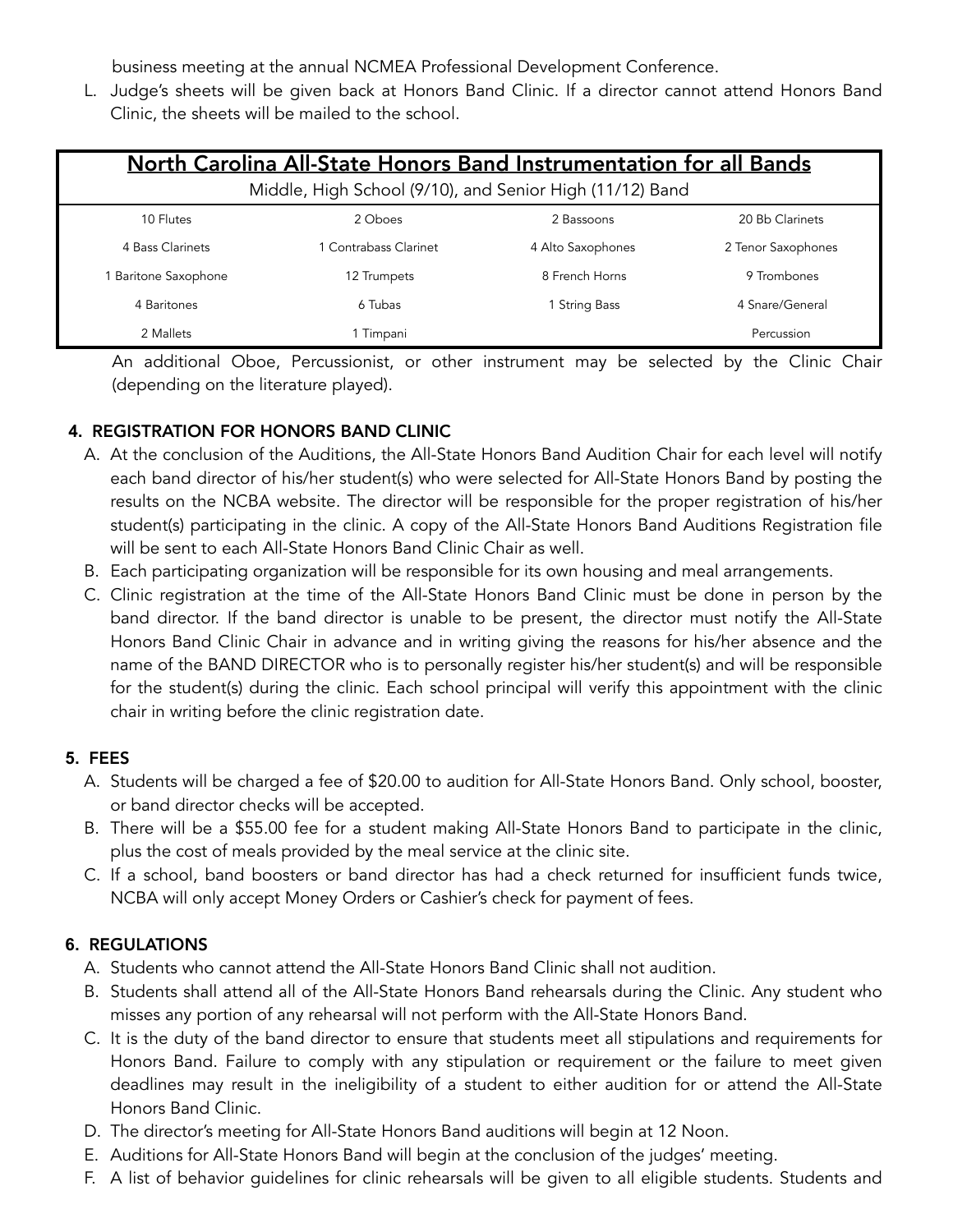their parents must both sign this form to participate. The form will state that any conduct violation will result in the student being sent home.

- G. Honors Band Solo Criteria:
	- 1. The piece must be a solo, where possible, or etude that will allow the judge to effectively rank the students.
	- 2. Where possible (but not limited to) the solos should come from a book.

# **7.** GUIDELINES FOR HONORS BAND ADJUDICATORS

- A. Auditions are blind so judges will not speak at any time during the audition. There will be a monitor assigned to each room that will read the script as found on the website.
- B. Care should be given as to the number of students called at one time, so that the amount of time in the hall is minimal.
- C. Write the audition number and first name of the student on the judge's sheet. Make sure you verify this information with the student.
- D. Judges need to maintain a professional attitude and are expected to judge each student fairly.
- E. When judging a performance, refer to the adjudication rubric. This will help you to be consistent and to consider all aspects of a performance as opposed to allowing a personal bias to unduly affect your overall assessment of a performance. For example: you should not deduct points from a solo score for an interpretation of the music that is within the parameters that are indicated on the page. You may have a well-formed and valid opinion as to how the piece should be executed, however points should not be deducted for an interpretive performance that is equally valid, but not the same as yours.
- F. Comments on a judge's sheet should serve to clarify why a score was given, and to provide feedback on the need for specific improvements. Use care when making comments, do not write a comment that seems to be hostile and/or denigrate the student. You should also consider whether or not your comment(s) implies that you applied a personal bias in your adjudication. A comment which is intended to be helpful from a diagnostic/prescriptive viewpoint may be interpreted as "I did not make the band because I do not have a nice horn" or "I was not dressed nice enough," etc.
- H. Be sure you and your partner judge communicate during your judging by making sure the point spread is consistent. Talk to each other after each student, especially at the beginning.
- I. When judging a large number of individuals, refer to your individual judges' running score sheet in order to monitor for consistency in scoring.
- J. Judges should not judge their own students. If by chance you are scheduled to judge your student, please let the Audition Chair know ahead of time.
- K. Be certain you are being objective and consistent in your scoring. It is a good practice to consult with your fellow judge and issue scores that are generally close. A scoring discrepancy between you and your fellow judge raises the question, "What is his/her personal bias?"
- L. Middle School brass players may find their first pitch. Do not indicate whether or not it is the correct pitch.
- M. Each Judge should initial any changes on the judge's sheets.
- N. During the study period for sight-reading a mallet student may not touch the keys with anything, including fingers. As with our regulations for MPA Sight-Reading, no sound is to be made on any instrument during this time.
- O. Adjudicators will evaluate the student's performance only on the required material. Playing extra octaves will not be credited or penalized.
- P. Adjudicators will listen to the required solo as posted on the NCBA State Website.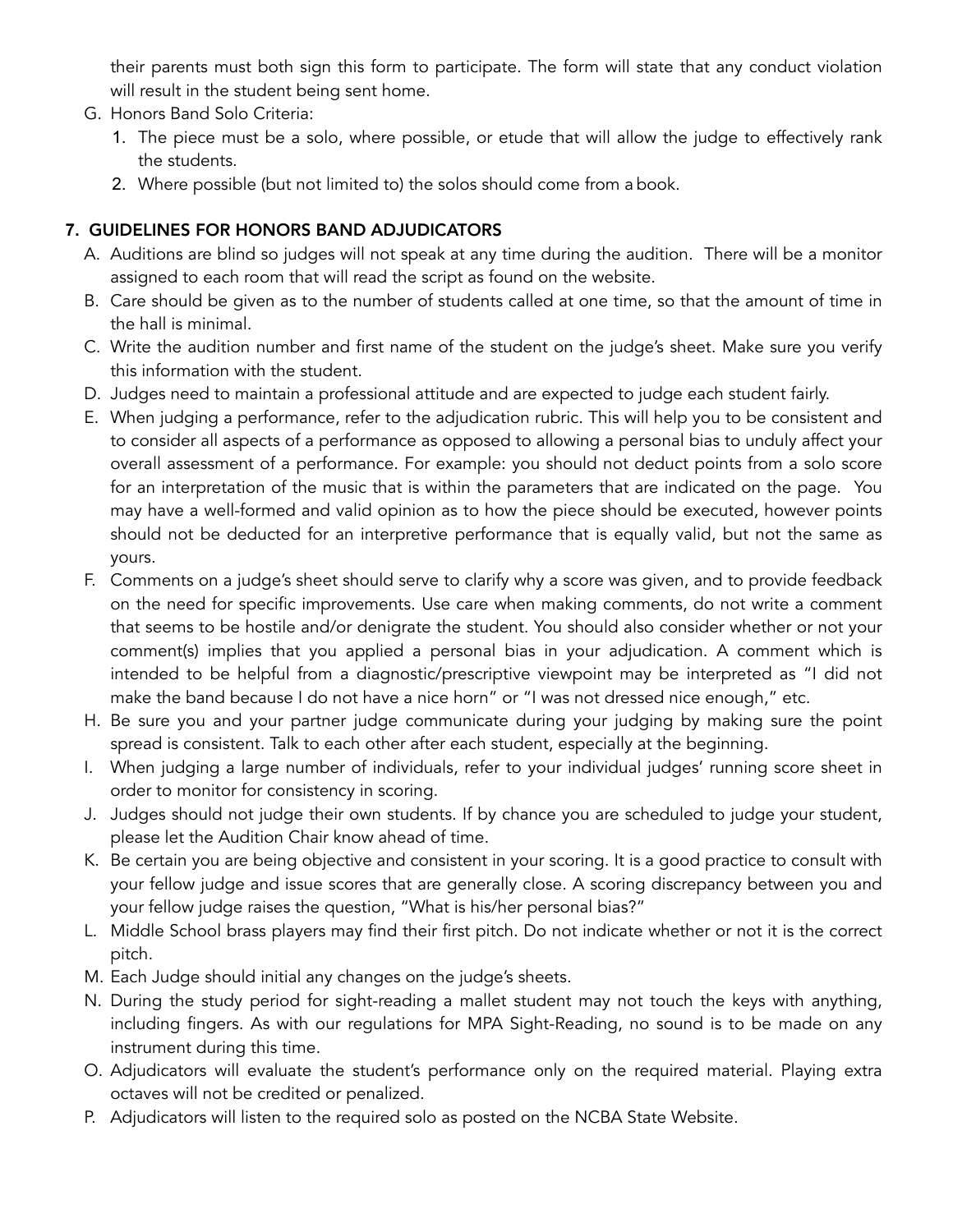### **1.** ELIGIBILITY

- A. Band directors having participants in the Solo and Ensemble MPA must be current members of NCMEA and their own district.
- B. Students must be regularly enrolled in a scheduled concert band class, which receives one unit of credit and attend school within the district boundaries of which the director is a member.
- C. Participating ensembles must be from a single administrative unit.
- D. The band director that appears on the class roster at a school as the teacher must be a member of NCMEA and register all students to participate in all state sanctioned events.

### **2.** REGISTRATION

- A. Registration forms must be completed and mailed to the Solo & Ensemble Chair, with the appropriate fees, by stated deadline - i.e. 30 days prior to event.
- B. No soloist or ensemble may perform at more than one solo & ensemble MPA in a given year.

#### **3.** REGULATIONS

It is the responsibility of the teacher to see that the following regulations are enforced:

- A. Schools are not limited in number of participants entering a particular event.
- B. No student may enter in both middle and high school levels.
- C. No group or individual may enter for criticism only. Each participant or group will be assigned a rating of Superior, Excellent, Average, Below Average, or Poor.

#### **4.** PERFORMANCE

Soloists and ensembles may select any composition and perform on recognized band instruments, including percussion. They must provide their own accompanist, if needed. Recorded or computer generated accompaniments may be used but each entrant must provide his/her own playback equipment. Use of music is permitted. There is no required list of repertoire. Each entrant must furnish a score for the judge and all cuts must be indicated and the measures numbered. Accompaniments are strongly encouraged but not required.

#### **5.** TIME:

Each performance should be limited to six minutes.

#### **6.** FEES:

A. Registration fees: Each District will determine the fees for their Solo and Ensemble MPA.

B. There will be no refund of fees paid.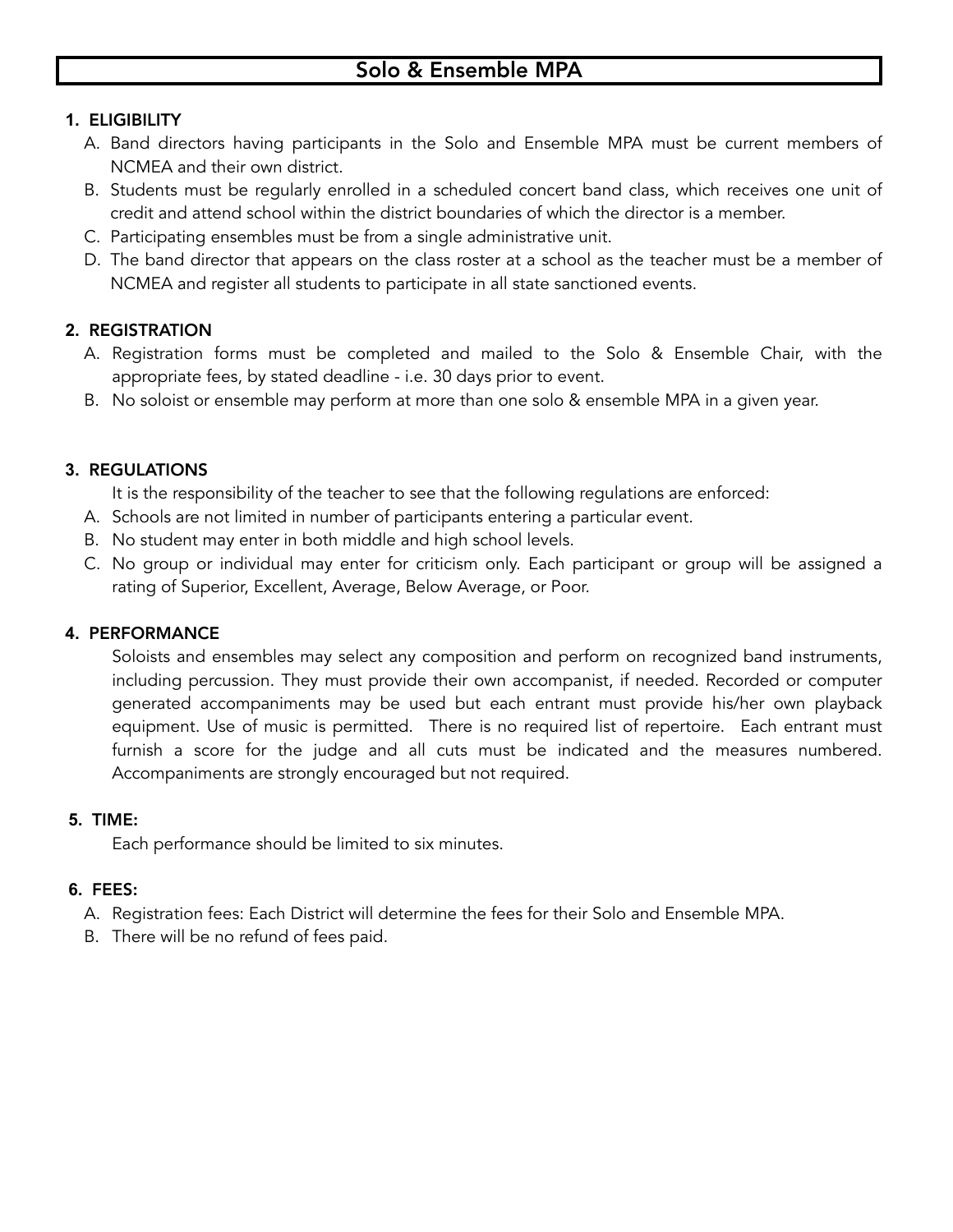# Marching Band Mission Statement

The North Carolina Bandmasters Association, a division of the North Carolina Music Educator's Association, officially recognizes and sanctions marching band as a viable and credible performance-based ensemble in the teaching of music in a high school setting. We believe marching band can be one component of a wellbalanced comprehensive instrumental music program.

# Marching Band MPA

PURPOSE: To provide students and teachers a means of receiving constructive commentary by competent adjudicators. To stimulate and recognize growth. To provide students and teachers a means of hearing and seeing the work done by other school groups.

### **1.** ELIGIBILITY:

- A. All band directors must be current members of the North Carolina Music Educators Association.
- B. Participating students must be currently enrolled, academically eligible, and members from the same high school or one where the members are part of a single band with a recognized joint credit program. Also eligible are students from all feeder elementary, junior high and middle schools.
- C. The band director that appears on the class roster at a school as the teacher must be a member of NCMEA and register all students to participate in all state sanctioned events.

#### **2.** ADMINISTRATIVE STRUCTURE:

- A. The District Marching Band Committee Representative will serve as the Marching Band MPA Chair for each district.
- B. The marching band MPA in each district must be held before November 7 each year.
- C. The District Marching Band MPA Chair will contact the Executive Director of NCMEA to obtain financial and administrative materials.
- D. The Chair of the NCBA Marching Band Committee shall have the responsibility to direct and assist the District Marching Band MPA Chairs and shall have the authority to govern all marching band MPA activity in the state.

#### **3.** REGULATIONS:

- A. There may be up to three MPA sites/events per district. Sites will be determined by the executive board for each district. Additional sites may be added as needed through WRITTEN REQUEST to the NCBA Marching Band Committee Chairman ONLY.
- B. Performance order will be determined by postmark. (Note: Units with identical postmark dates will be determined randomly.)
- C. No band may enter more than one district marching band MPA per year.
- D. Judges will be hired by the Show Host.
- E. The number of MPA events offered by the district will be determined by the district board in conjunction with its membership body.
- F. The MPA Host must provide, at minimum, sixteen performance slots at fifteen to twenty minute intervals. (Note: This is the same timing that is currently enforced under the NCBA Adjudication Manual). The MPA Host may administrate a normal Marching Band Contest (in which rankings and caption/overall awards are given), on the same day as the MPA, as long as it follows the completion of the NCBA Marching Band MPA.
- G. The location of the MPA(s) will be determined by each district in the manner that is already in place in that district. (Note: This process will take the same direction as selecting a site for the district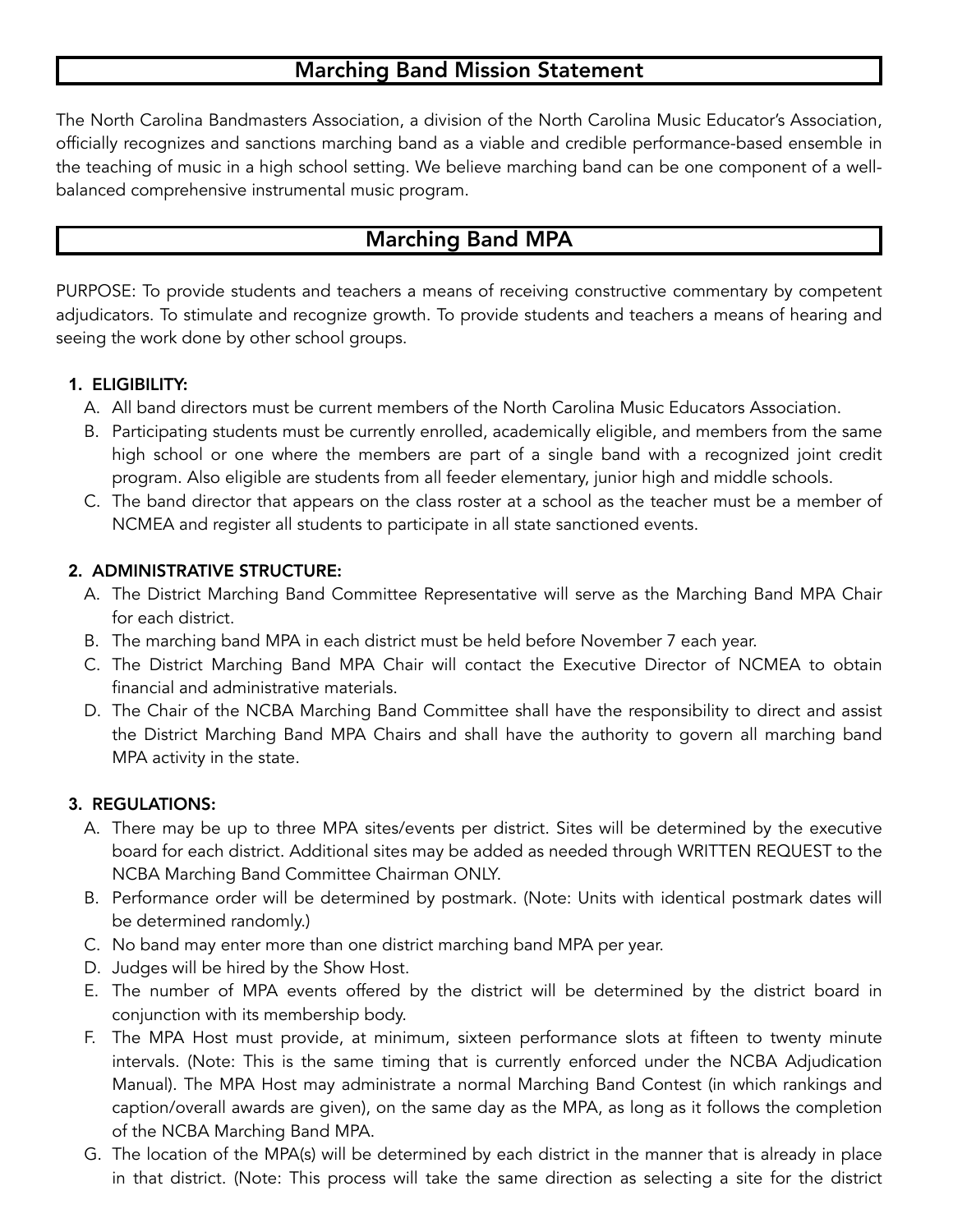concert band MPA.)

- H. The ratings will be determined by utilizing the criterion reference boxes that already exist on the back of our adjudication sheets. Each caption will determine the box that the band resides in and will give that number as their rating for their particular caption. These numbers will be added together to yield a numeric total that will determine the rating of the unit. (For example: If the unit were to receive the following box ratings in the five captions of 4, 4, 3, 4, 3, the total numeric valve would equal 18. This would yield a rating of Superior for that unit.) The Music Performance average will be used as a caption rather than the two separate scores. Note: To avoid comparison of bands, no actual number should be given.
- I. The ratings breakdown:

Superior – 18 & higher Excellent – 15, 16, 17 Average – 12, 13, 14 Below Average – 11 & lower

### **4.** REGISTRATION

- A. Bands will register in their designated districts.
- B. Exception to Rule 4-A: Bands may cross district lines upon receiving written release from their district marching band MPA chair and written permission from the district marching MPA chair where they wish to enter. If problems occur, the director should contact the NCBA marching band committee chair, who shall intervene and make a final decision.
- C. Registration forms must be completed and mailed with fees enclosed, to the district marching band MPA chair. The envelope must have a postmark showing that the materials were mailed on or before the stated deadline.

#### **5.** FEES

- A. All marching MPA registration fees will be determined by each district upon the approval of the Marching Band committee of the North Carolina Bandmasters Association.
- B. Notification of withdrawal must be postmarked no later than thirty days before the contest date if a refund of fees is expected.

#### **6.** PERFORMANCE:

All rules regarding performance shall be governed by the NCBA Marching Band Procedures Manual that has been put into place for the school year in which the event is being held.

#### **7.** HOUSING

Each organization is responsible for making its own housing and meal arrangements.

#### **8.** DISQUALIFICATION

Violation of any of the above rules constitutes an automatic disqualification.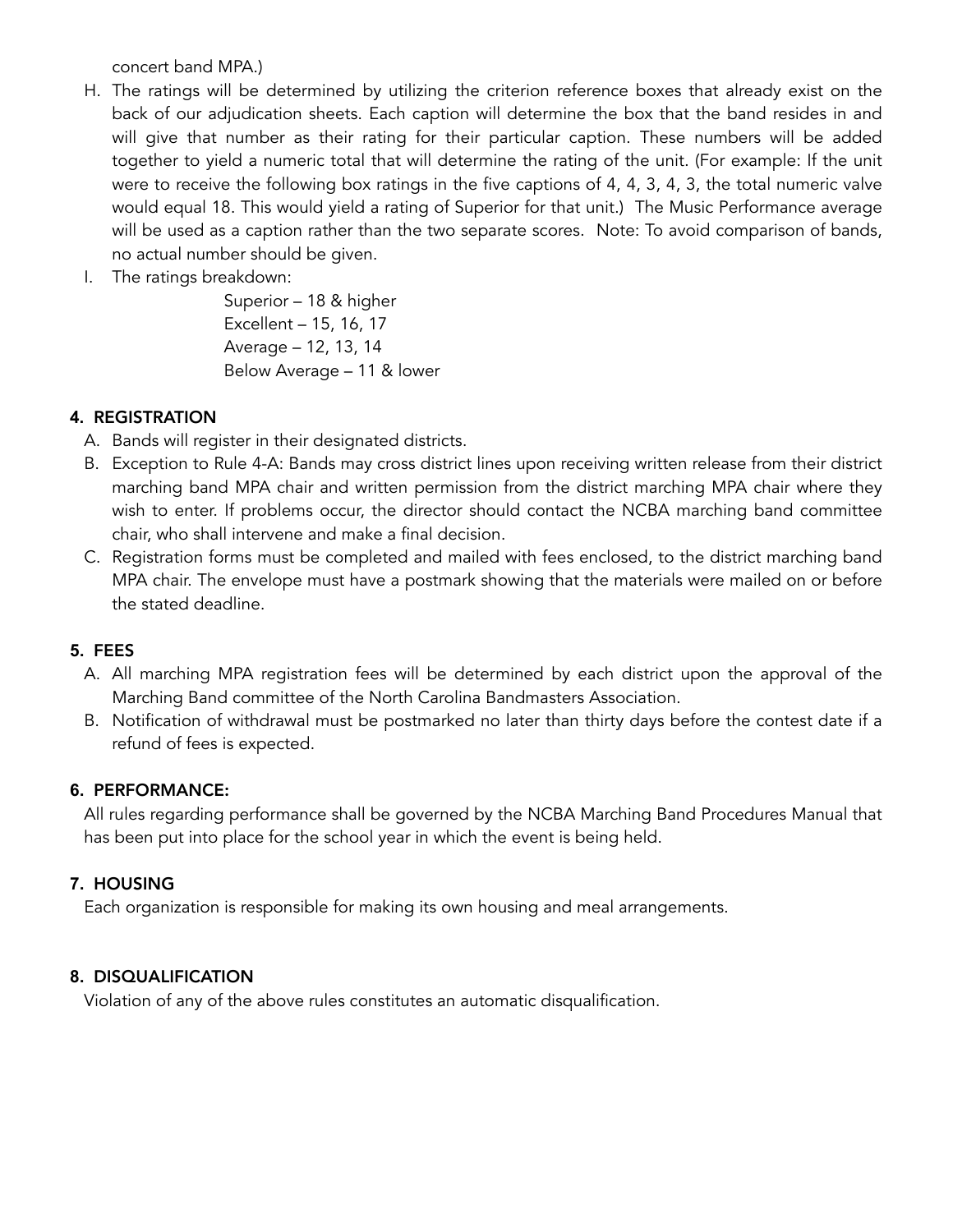# All-State Honors Band Audition and Clinic Chair Honorariums and Reimbursement Guidelines:

- Honorariums will be paid after all bills for All-State Honors Band Auditions and Clinic have been paid not including expenses as listed below.
- All bills and requests (using the NCMEA Reimbursement Form) must be mailed to the NCBA Treasurer within 30 days of the events (30 calendar days after audition or 30 calendar days after clinic). The NCMEA report must be sent to the NCMEA Executive Director by 45 days after the All-State Honors Band Clinic.
- Honorariums: \$300.00 for Audition and Clinic Chairman; \$200 for audition site host.

### Audition Chairs

- Office Supplies and Copies
- Hotel (if longer than a two-hour drive to audition site) for the Friday prior to the auditions up to the NCMEA rate.
- Meals for the day of auditions up to the NCMEA rate. (1breakfast/lunch/dinner)
- Mileage at the NCMEA rate
- Must use NCMEA Reimbursement Form and follow all guidelines as listed on the form

# Clinic Chairs

- Postage
- Office Supplies and copies
- Hotel Expense up to the NCMEArate
- Meals (3 Breakfasts/3 Lunches/3 Dinners) up to the NCMEArate
- Mileage at the NCMEA rate
- Other related general expenses (e.g. music)
- Must use NCMEA Reimbursement Form and follow all guidelines as listed on the form

# State Officers

• NCBA will allow payment for substitutes and reimbursement for mileage and meals for NCBA State Officers during Honors Band Clinic while performing duties associated with the clinic and if they do not have a student participating in Honors Band. This is to be paid out of the Honors Band Account if funds are available after all expenses are paid. (This is to include no more than 3 breakfasts, 3 lunches, and 3 dinners.)

# Concert Band MPA Adjudicator Honorariums

Concert Band MPA adjudicators will receive a \$300 minimum per day. Each district may choose to pay more than the minimum.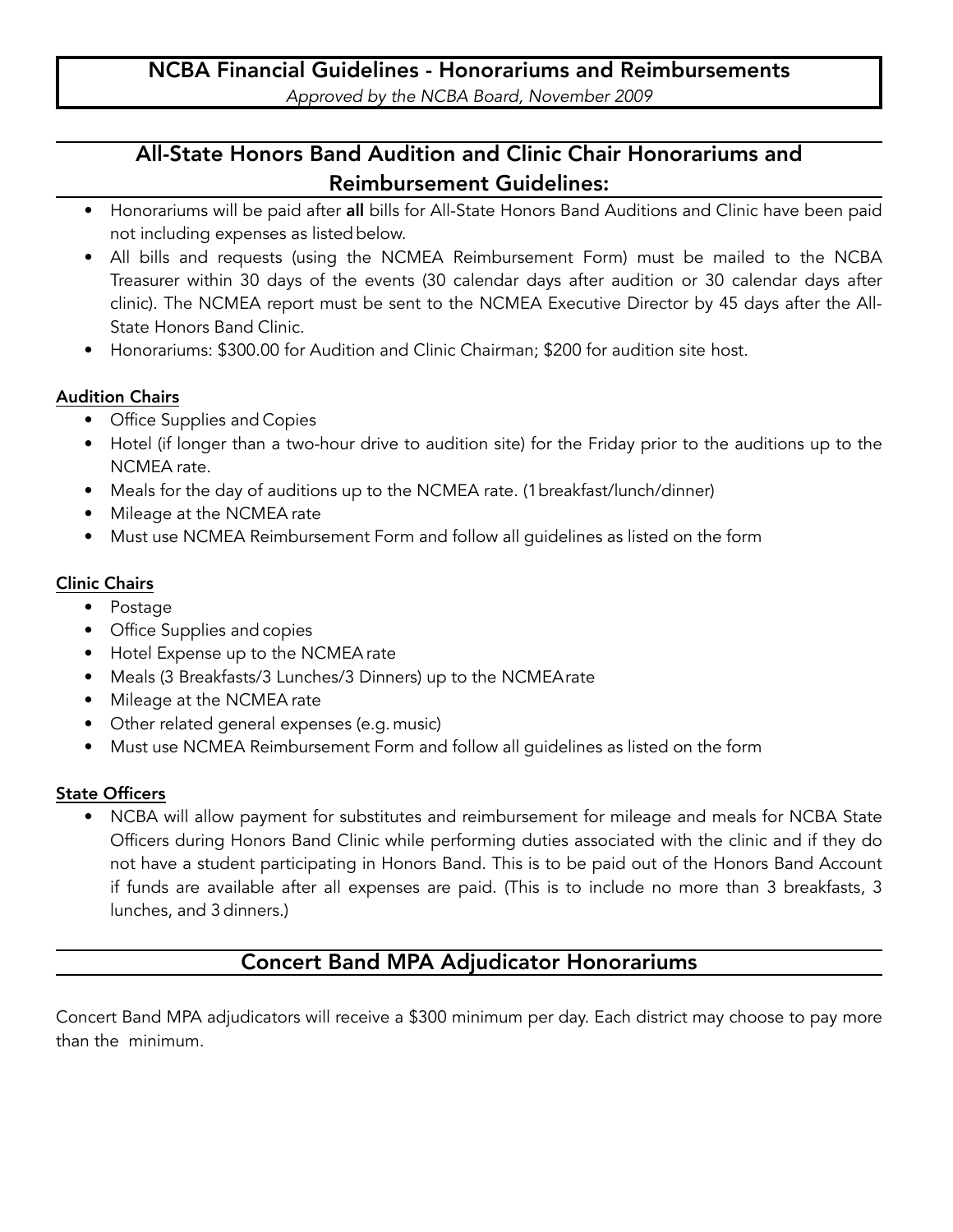# Standing NCBA Committee Reimbursement Guidelines

*MPA Committee Meeting, Marching Band Committee Meeting, and NC All-State Honors Band Audition Committee*

Each District will be responsible for an equal share of the total of the following expenses:

- Office Supplies and copies (committeechairs)
- Hotel Expense up to the NCMEA Rate
	- o Two to a room
	- o If committee members request a room for themselves, they will pay 1/2 of the cost of the room.
- Meals (2 breakfast/2 lunch/1 dinner) up to the NCMEARate
- Mileage at the NCMEA Rate
- Must use NCMEA Reimbursement Form and follow all guidelines as listed on the form

# Non-Standing Committees

- Office Supplies and copies (committeechair)
- Other expenses to be approved by the NCBA Board
	- o Committee Chair will submit the committee's date(s) of meeting(s) and location(s) and submit to the NCBA President for board consideration.
- Must use NCMEA Reimbursement Form and follow all guidelines as listed on the form
- Districts can not reimburse any expenses not covered by theseguidelines.

# Honorariums for Concert Band and Solo and Ensemble MPA Events:

- Each MPA event has one honorarium paid at the same rate that an adjudicator is paid. If an event has a site host and an event chair, the honorarium will beshared.
- Honorariums will be paid after all bills for the event have been paid not includingexpenses.

# Substitute Pay for NCBA Student Event/Site Chairs:

• Any Student Event Chair may have their substitute paid for by the event receipts. Included with the request should be documentation that states the cost of the substitute for the day(s) of the event.

# NCBA District Reimbursement Guidelines

### District Officers (as stated in each district's constitution and bylaws) and District Standing Committee **Chairs**

- Postage
- Office Supplies and Copies
- Hotel Expense (if a two or more hour drive is required)—
- Related General Expenses
- Must use NCMEA Reimbursement Form and follow all guidelines as listed on the form

# NCMEA In-Service Conference

- District Chair's lodging for Saturday night only up to the NCMEA rate.
- Meals (1 dinner and 1 breakfast) up to the NCMEArate.
- Mileage is the expense of the District Chair. *EXCEPTION*: Mileage can be requested (at the NCMEA